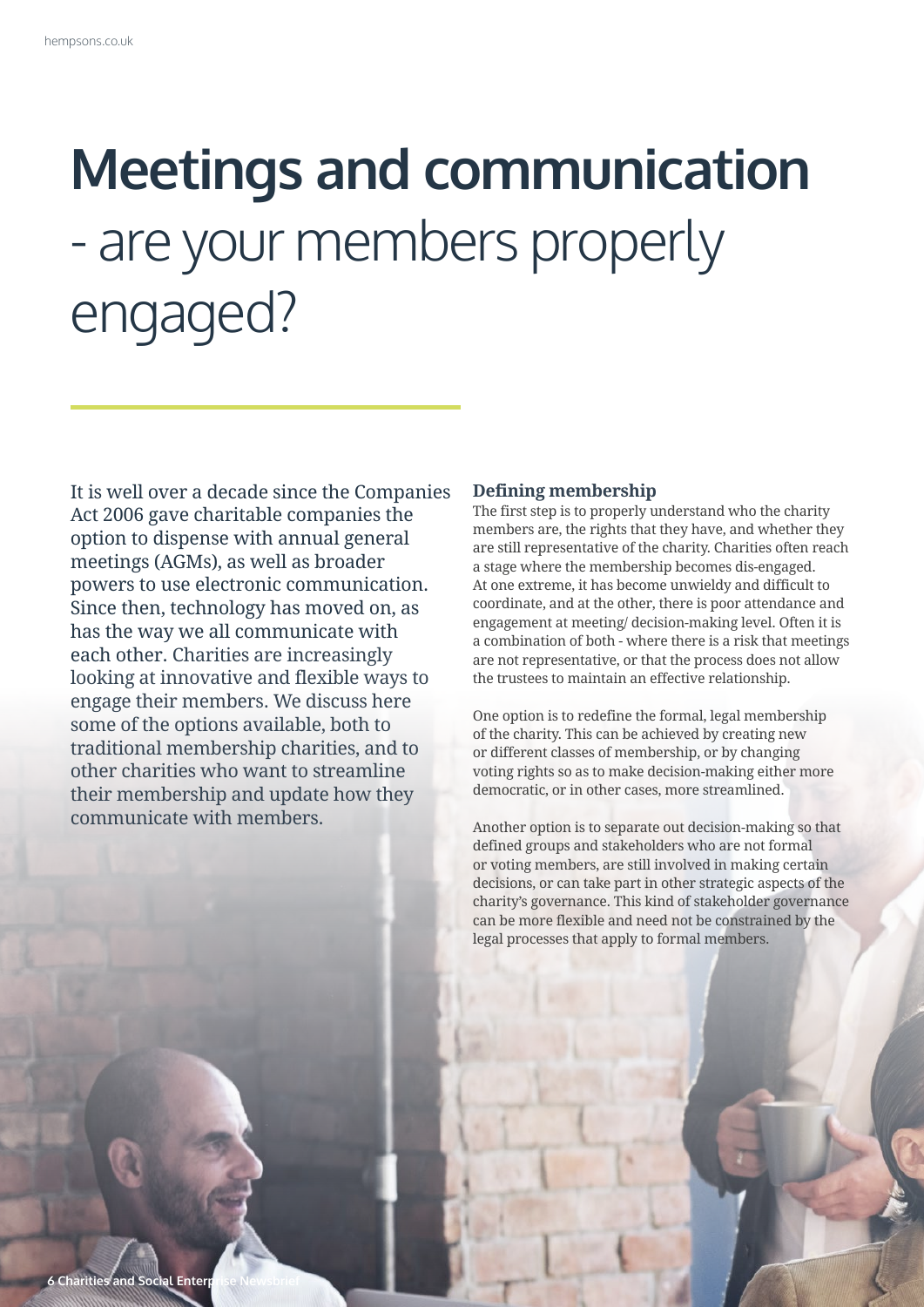The trustees will sometimes have the power to define classes of membership, but it will often require a decision of the members themselves to bring about a full reclassification, or variation of rights, particularly if a governing document needs to be changed. Care must be exercised - for most membership charities, the members represent the core of the organisation, and its values. Their rights should not be unfairly changed in a way that could cause harm to the charity's reputation, and in the case of some charitable companies, their rights should not be unfairly prejudiced. The trustees also need to consider whether re-definition will provide clarity, or unnecessary complexity.

#### **Updating governing documents**

Charities still rely on very old governing documents to regulate their dealings with members. This is particularly relevant to member communications, and to meeting procedures, where many model documents borrow from old company law provisions which have not been modernised. In many cases, charities end up not complying with their governing document, or are unaware of how restrictive its provisions are.

#### **Electronic communication**

Corporate charities can use most electronic means (such as email) to communicate with members, provided members have consented, and in return, the charity has made it clear that an electronic communication is an acceptable format to use. To use a website for communications, corporate charities either need specific consent from members, or have passed a members' resolution and given members the chance to consent before deeming them to have consented.

Other types of charity (i.e. unincorporated clubs, associations and trusts) need to adopt express provisions to use electronic communications.

But it is problematic that the legislation relating to corporate communications is over a decade old. It does not always cover how charities want to communicate with members, for example by the use of third-party software, applications and social media. Also, the provisions relate to communications – so this is relevant when the charity is sending or receiving notices, or where decisions are being taken using a written procedure, for example where this is permitted by a governing document or by legislation, but it does not cover how virtual or electronic meetings themselves are to be conducted. This distinction is not always clear to charities.